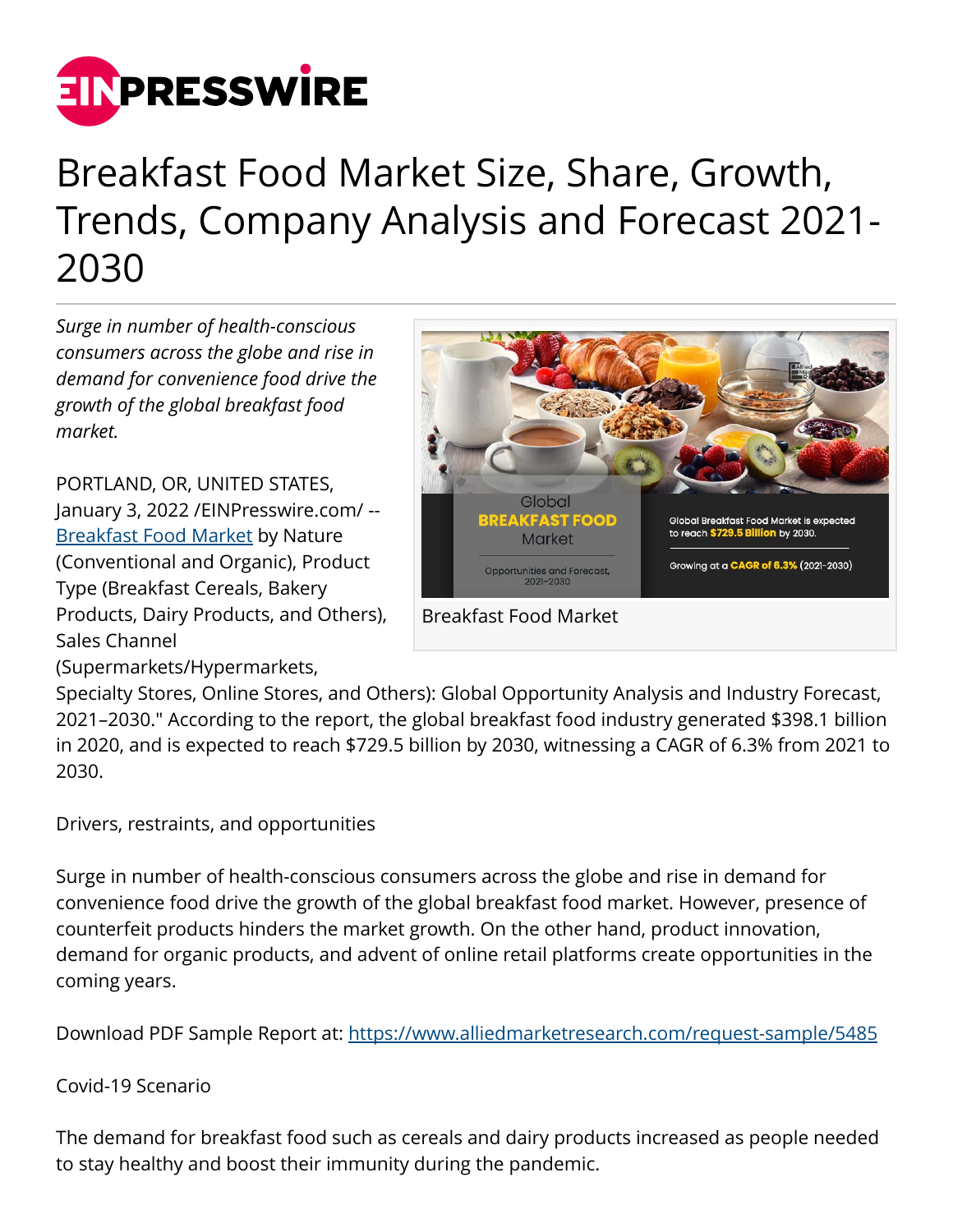There were hindrances in distribution as supermarkets, hypermarkets, and specialty stores were closed due to lockdown measures implemented by governments to curb the spread of coronavirus. However, the distribution activities increased post-lockdown.

Manufacturing facilities faced certain challenges such as lack of workforce, supply chain disruptions, and shortage of raw materials. These facilities began operating with full capacity post-lockdown.

The bakery products segment to maintain its lead position during the forecast period

Based on product type, the bakery products segment contributed to the highest share in 2020, accounting for nearly one-third of the global breakfast food market, and is expected to maintain its lead position during the forecast period. This is due to increase in demand for bakery items such as bread with busy lifestyle, preference for fresh & ready-to-eat breakfast food, and surge in consumption of bakery products, especially the packaged variety. However, the breakfast cereals segment is expected to manifest the highest CAGR of 7.2% from 2021 to 2030, owing to rise in consumer awareness regarding health benefits associated with the consumption of cereals and increase in preference for healthy meals.

For Purchase Enquiry at: <https://www.alliedmarketresearch.com/purchase-enquiry/5485>

The supermarket/hypermarket segment to maintain its leadership status during the forecast period

Based on distribution channel, the supermarket/hypermarket segment accounted for the highest share in 2020, contributing to nearly two-fifths of the global breakfast food market, and is expected to maintain its leadership status during the forecast period. This is due to availability of a broad range of consumer goods under a single roof, ample parking space, and convenient operation timings. However, the online channels segment is estimated to register the fastest CAGR of 8.4% from 2021 to 2030. This is attributed to ease in availability of food products including breakfast food and benefits provided by online portals such as information about functional attributes of products and directions to use. Moreover, other benefits such as timesaving and home delivery facilities supplement the growth.

North America to continue its dominance in terms of revenue by 2030

Based on region, North America held the highest market share in 2020, accounting for more than one-third of the global breakfast food market, and is projected to continue its dominance in terms of revenue by 2030. This is attributed to inclination toward convenience breakfast food including nutrition bar, packaged soup, and others with hectic lifestyle and preference for organic breakfast food including organic oats, organic bread, and others. However, Asia-Pacific is expected to witness the largest CAGR of 8.8% from 2021 to 2030. This is due to rapid expansion of the food & beverages sector in the region with presence of high-potential markets such as India and China and increase in urbanization.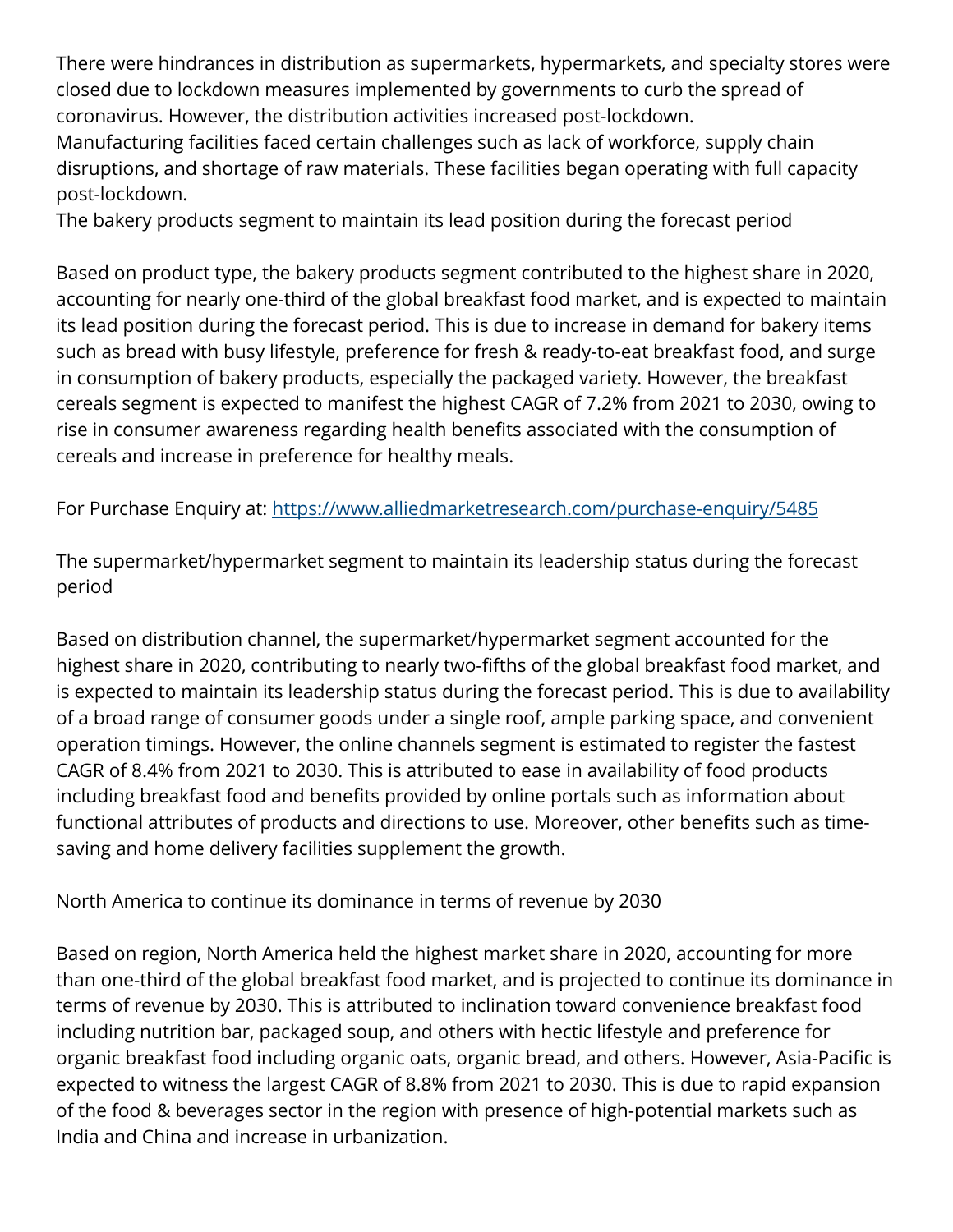Leading market players

PepsiCo, Inc. General Mills The Kraft Heinz Company Nestle The Hain Celestial Group The Happy Egg Co. Hormel Foods Kellogg Co. Trillium Farm Holdings, LLC Unilever

Similar Reports: [Yogurt Market Expected to Reach \\$107,209 Million, Globally, by 2023](https://www.alliedmarketresearch.com/yogurt-market) [Global Emergency Food Market Expected to Reach \\$6,142 Million by 2025](https://www.alliedmarketresearch.com/emergency-food-market)

Upcoming Reports:

Meal kit market:<https://www.alliedmarketresearch.com/meal-kit-market> Dairy Dessert and Yogurt market: [https://www.alliedmarketresearch.com/dairy-dessert-and](https://www.alliedmarketresearch.com/dairy-dessert-and-yogurt-market)[yogurt-market](https://www.alliedmarketresearch.com/dairy-dessert-and-yogurt-market) Ginger Powder Market: <https://www.alliedmarketresearch.com/ginger-powder-market> Fresh Food Packaging Market: [https://www.alliedmarketresearch.com/fresh-food-packaging](https://www.alliedmarketresearch.com/fresh-food-packaging-market)[market](https://www.alliedmarketresearch.com/fresh-food-packaging-market)

About Us:

Allied Market Research (AMR) is a full-service market research and business-consulting wing of Allied Analytics LLP based in Portland, Oregon. Allied Market Research provides global enterprises as well as medium and small businesses with unmatched quality of "Market Research Reports" and "Business Intelligence Solutions." AMR has a targeted view to provide business insights and consulting to assist its clients to make strategic business decisions and achieve sustainable growth in their respective market domain.

We are in professional corporate relations with various companies and this helps us in digging out market data that helps us generate accurate research data tables and confirms utmost accuracy in our market forecasting. Each and every data presented in the reports published by us is extracted through primary interviews with top officials from leading companies of domain concerned. Our secondary data procurement methodology includes deep online and offline research and discussion with knowledgeable professionals and analysts in the industry.